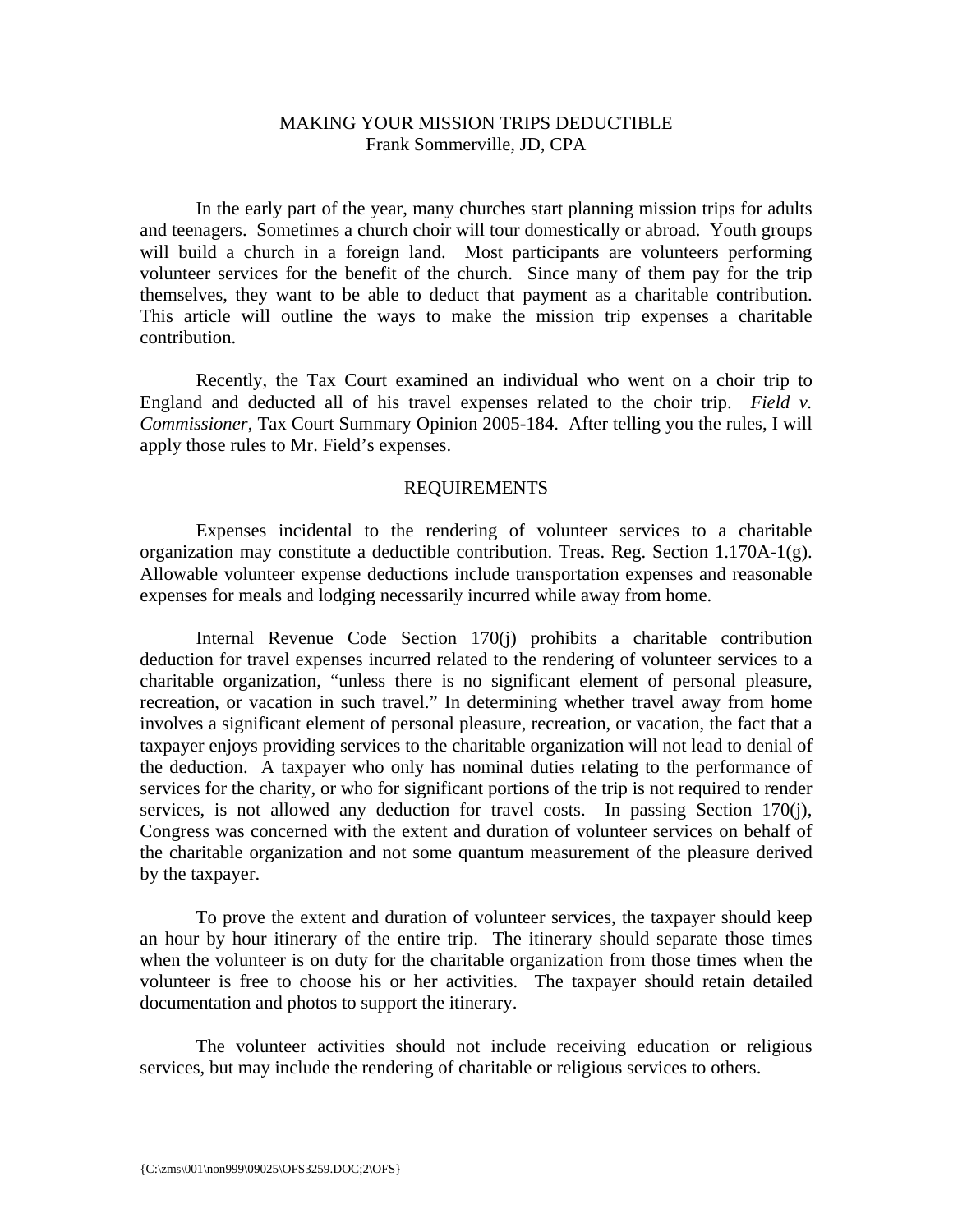## MR. FIELD'S CASE

 In Mr. Field's case, the choir trip lasted eight days. Over the eight days, he was required to attend practices or performances for approximately 25 hours during four of those days. As a convenience to choir members, the schedule allowed for scheduled or independent sightseeing tours on all eight days. Scheduled sightseeing tours were available on four of the eight days. The blocks of time set aside for independent or scheduled sightseeing tours equaled 37 hours. Mr. Field testified that he did not take advantage of any scheduled or independent sightseeing that was available. He solely rendered volunteer services during the eight days.

 Since more time was available for sightseeing than for volunteer services, the choir trip contained a significant element of personal pleasure, recreation, or vacation. As a result, the court disallowed the entire deduction.

### PLANNING OPPORTUNITIES

 As the church plans its mission trips, it should pay close attention to the itinerary on an hour by hour basis. The church may allow for some limited sightseeing and personal time, but the primary purpose of the trip must be to render charitable or religious services to others. Most of the time must be devoted to volunteer work.

 Some commentators have used the foreign business travel rules as an analogy with the charitable deduction rules. I will discuss those rules so you can see how they might apply to a mission trip.

 Internal Revenue Service rules prohibit the deduction of travel expenses that may appear to be a vacation. (Does this sound familiar?) To assure that businesses are not deducting vacations as business trips, the IRS has developed rules that define business trips. Initially, you must differentiate between business days and personal days. It is a business day if: (1) you are traveling, (2) your presence was required for a business meeting, (3) you conducted significant business, and (4) qualifying weekends and holidays. To conduct significant business on a day, you must spend the majority of the working hours actively conducting business. You may count weekends and holidays if you are required to conduct business both the day before and the day after the weekend or holiday. For example, you may not count as business days the weekend if you conduct business on Friday and do not have business the following Monday. All days that do not count as business days, are counted as personal days.

 You may not deduct any expenses related to personal days. For the personal days, meals, transportation, or lodging, are not business expenses. To determine the appropriate expense for business transportation, you must prorate your transportation costs by the ratio of business days to total traveled days. For example, the airfare was \$1000 to transport you to the foreign land. If eight of the days qualified as business days, only \$800 of the airfare would qualify as a business expense. If six of the days are